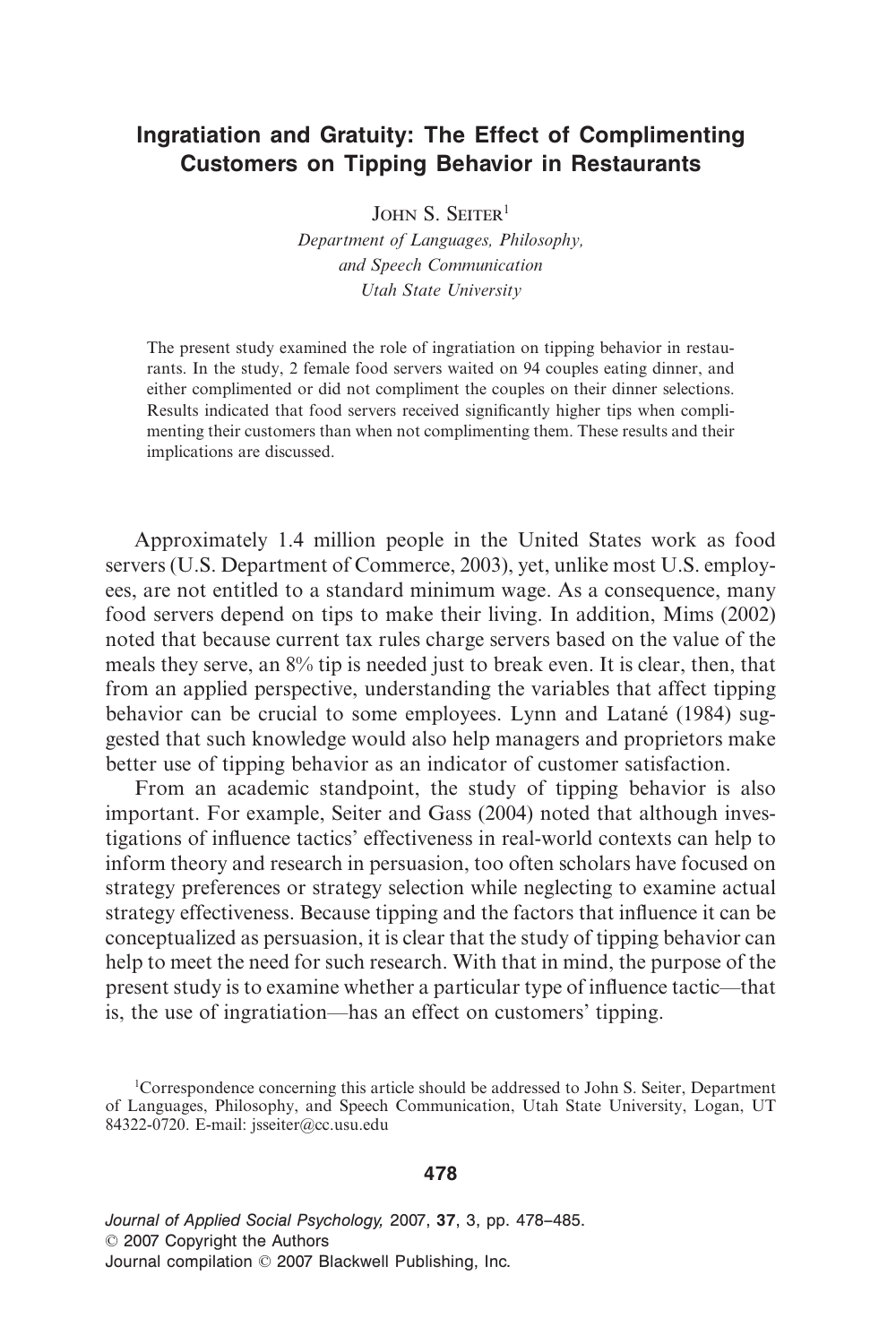#### Literature Review

Extant literature indicates that several variables influence tipping behavior. Many of these factors, however, are out of the server's control. For example, customers tend to leave larger tips when the weather is pleasant, when there is desirable background music, and when the restaurant is elegant or in an urban area (Crusco & Wetzel, 1984; Cunningham, 1979; Davis, Schrader, Richardson, Kring, & Kieffer, 1998; Garrity & Degelman, 1990; Milliman, 1986; Rind, 1996; Rind & Strohmetz, 2001). Research also suggests that tipping behavior is affected by customers' characteristics, including size of the dining party, amount of alcohol consumed, customers' gender and ethnic background, and method of payment (Freeman, Walker, Borden, & Latané, 1975; Lynn, 1988; Lynn & Bond, 1992; Lynn & Latané, 1984; Lynn & Thomas-Haysbert, 2003).

Despite such findings, research indicates that servers can control some variables that influence tipping behavior. Past studies, for example, have reported that a number of nonverbal behaviors, such as smiling, a light touch on the shoulder, or squatting at eye level with a customer tend to increase tips (Crusco & Wetzel, 1984; Davis et al., 1998; Hornik, 1992; Hubbard, Tsuji, Williams, & Seatriz, 2003; Lynn & Mynier, 1993; Stephen & Zweigenhaft, 1986; Stillman & Hensley, 1980; Tidd & Lockard, 1978). Studies also have found that servers who introduce themselves by name, leave candy, present particular images (e.g., happy faces or American flags on the back of checks), or deliver certain messages (e.g., jokes, "Thank you," "The weather is supposed to be really good tomorrow") receive significantly higher tips than do those who do not (Garrity & Degelman, 1990; Gueguen, 2002; Rind & Bordia, 1995, 1996; Rind & Strohmetz, 1999; Seiter & Gass, 2005; Strohmetz, Rind, Fisher, & Lynn, 2002).

In addition to identifying variables that affect tipping behavior, researchers have proposed various explanations for why certain variables are effective. A common explanation is consistent with impression management theory (see Goffman, 1959; Jones & Pittman, 1982; Schlenker, 1980; Tedeschi & Riess, 1981), which argues that people try to control their behavior in order to create desired impressions, which, in turn, might lead to favorable outcomes. Rind and Bordia (1995, 1996), for example, suggested that by drawing happy faces or writing "Thank you" on their checks, servers created likable impressions, which may have resulted in larger tips.

According to impression management theory, when people desire to be seen as likable, one of the more common self-presentational strategies they use is ingratiation; and one of the more common ingratiation tactics is to compliment others (see Jones, 1964, 1990; Jones & Pittman, 1982; Jones & Wortman, 1973). A substantial amount of previous theory and research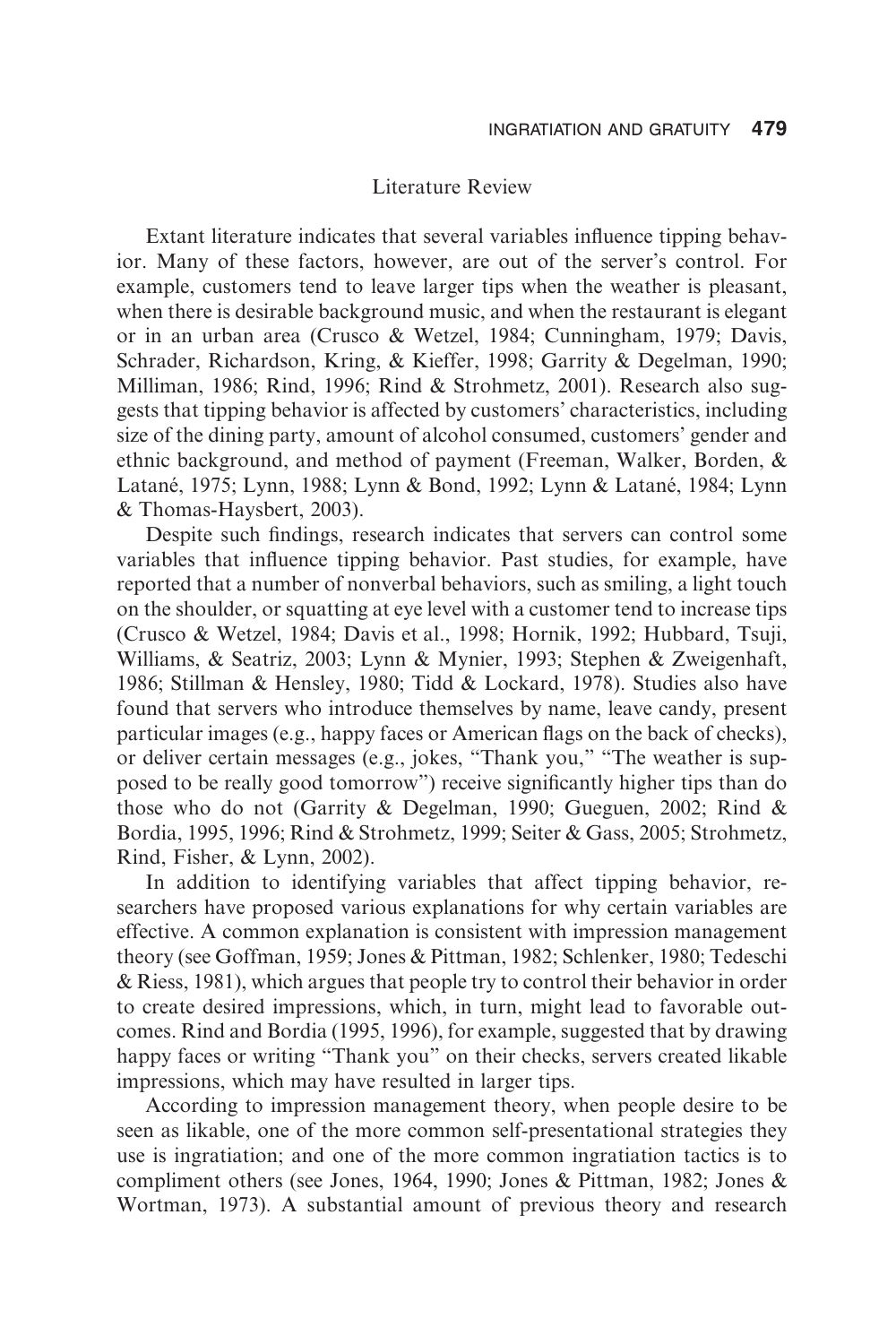suggests that ingratiation can be highly effective. For example, following a meta-analytic review of 69 ingratiation studies, Gordon (1996) concluded that ingratiation is positively related to perceptions of increased likability (see also Higgins, Judge, & Ferris, 2003; Jones, 1964, 1990; Jones & Pittman, 1982; Schlenker, 1980).

However, as Blickle (2003) recently argued, although many studies have shown that ingratiation generates liking, a question that naturally follows is how does it relate to compliance? More specifically, we found no studies that explored the role of compliments on tipping behavior. With that in mind, and given previous research findings regarding the effectiveness of ingratiation, we proprose the following research hypothesis:

*Hypothesis.* Food servers will receive significantly higher tips when they compliment their customers than when they do not.

#### Method

#### *Participants*

Study participants were 94 parties who were observed while eating dinner at two restaurants in northern Utah. One of the restaurants belongs to a well-known franchise, and both restaurants can be described as casual dining establishments in the mid-price range.

Prior to data collection, an issue arose concerning how many guests should constitute a *dining party*. First, we wanted to be sure that whoever was paying the bill received a compliment. Rather than guess who the bill payer was or worry about customers "going Dutch," we decided to compliment each person at the table. As such, we worried that complimenting every person at a crowded table might make servers' compliments seem insincere or transparent. Consequently, we decided to limit the study to tables with two customers each. In total, 188 customers served as participants.

#### *Procedure*

The data were collected by two female communication students (both 22 years old) who worked part time as food servers. Both were instructed to treat their customers no differently than they normally would during their regular server duties, except right after taking customers' orders, at which point they either complimented the customers' choice of menu items or did not. To help the servers randomly determine which tables would receive which treatment, each server carried six pennies in her pocket: three marked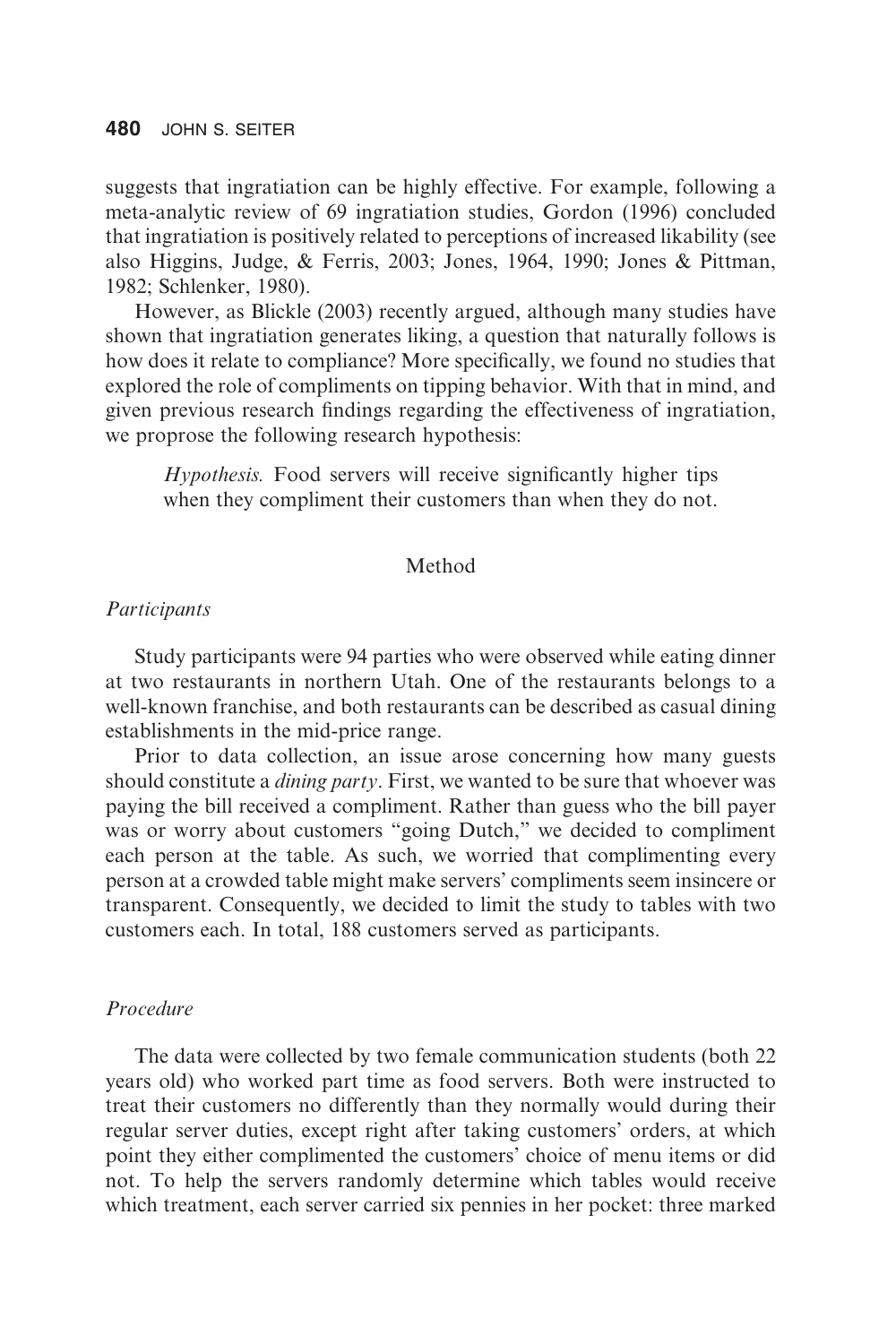with ink and three without a mark. Before she approached a table, the server removed a penny, checked it, and then returned it to her pocket. If the penny was not marked, the server gave no compliments. If it was marked, the server complimented each of the two guests. Specifically, after the first person in the party presented his or her order, the server said, "You made a good choice!" After the second person ordered, the server said, "You did good [sic], too!"

After each party left, the server recorded the total amount of the check and the total amount tipped. The dependent variable was tip size as a percentage of the total bill. This was calculated for each party by dividing the amount of the tip by the amount of the total bill (before taxes) and multiplying by 100.

#### Results

To investigate the effect of compliments on tip size as a percentage of the total bill, a one-way ANOVA was conducted. The analysis indicated significant differences in tipping behavior between conditions,  $F(1, 92) = 4.60$ ,  $p < .05$ ,  $\eta^2 = .05$ . Specifically, customers left significantly larger tips  $(M = 18.94, SD = 6.70)$  when their server complimented them than when their server did not ( $M = 16.41$ ,  $SD = 4.40$ ).

## Discussion

Jones (1990) argued that ingratiation is perhaps the most common form of impression management. The present study found that at least one type of ingratiation, the use of compliments, was persuasive. Specifically, in this investigation, food servers received significantly higher tips when they complimented their customers' choice of menu items than when they did not. While a nearly 2.5% increase in tips may seem a small amount, the improvement is close to 13%, which is clearly nontrivial. An additional \$2 to \$5 per shift over a 5-day workweek would amount to \$10 to \$25 per week. This could translate into hundreds of dollars per year for each food server and millions of dollars annually if you consider the nearly 1.4 million food servers in the U.S. collectively.

The implication for food servers is clear: Although flattery may not get you everywhere, it might help you make a living. Moreover, assuming that higher tips reflect greater customer satisfaction (see Davis et al., 1998), the results of the present study should be of interest to restaurant owners who want to foster a pleasant dining atmosphere and encourage patrons to return.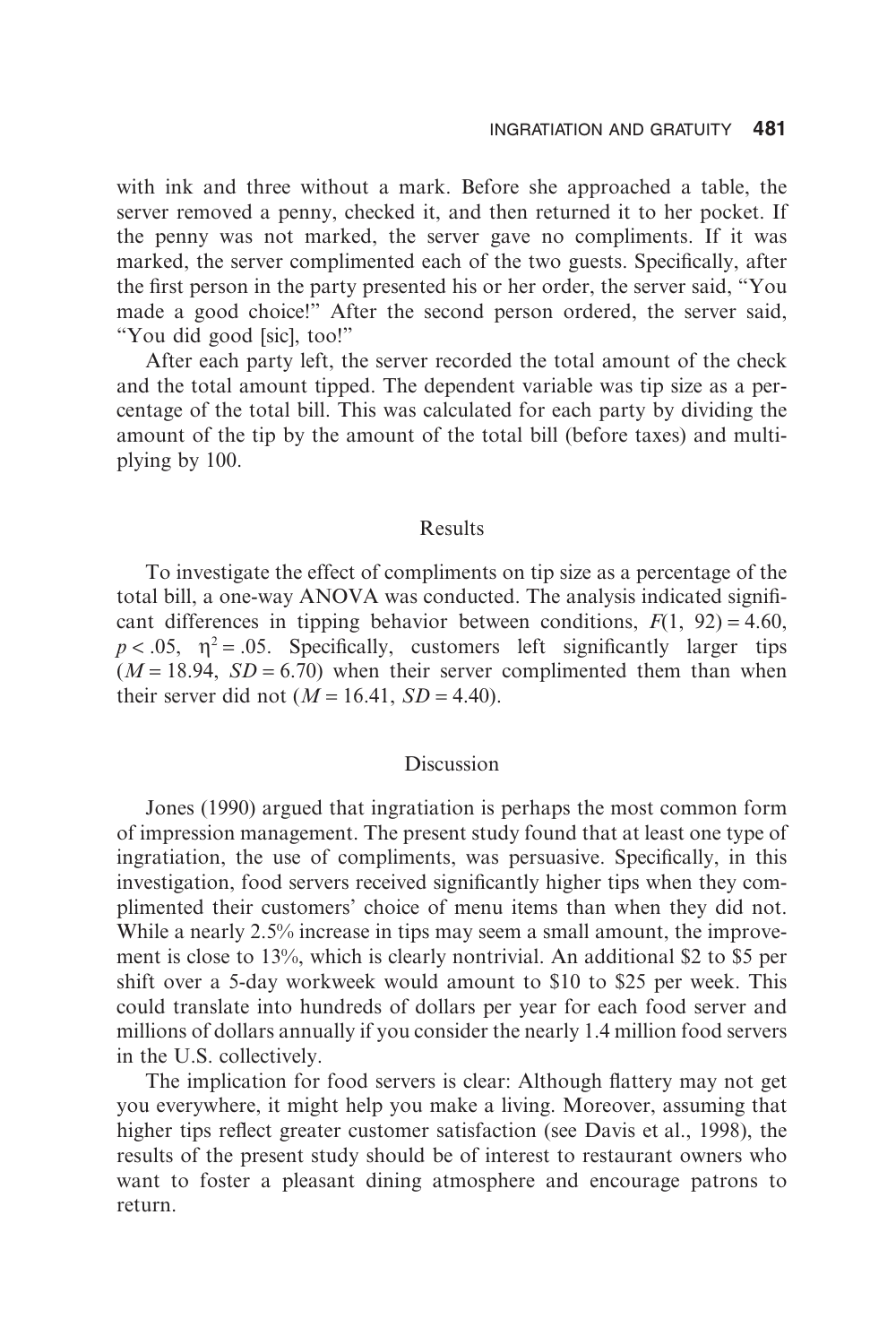#### **482** JOHN S. SEITER

In addition to its practical applications, this study should interest scholars. First, it extends previous research by investigating an influence tactic not yet examined in restaurant settings and is consistent with previous research demonstrating that even minor changes in food-server behavior can affect tipping behavior significantly. Second, as noted earlier, although persuasion research has been criticized for neglecting to study influence behavior in real-life settings, this study investigated such behavior in a naturalistic context. Finally, although much research has concentrated on studying the effects of ingratiation on liking and performance appraisals, Blickle (2003) argued that it has neglected to study the effects of ingratiation and compliance gaining. It is hoped that this study helps to fill that gap.

Despite its contributions, the present study is limited in several respects. First, only female servers were used, making generalizations to male servers impossible. Second, observations were confined to restaurants in one geographical location. Third, the study examined only one type of compliment based solely on patrons' menu choice. What if, as an alternative, the compliments were more personal in nature (e.g., "You look great in that color" or "You have a wonderful smile!")? Fourth, it is also possible that some compliments might backfire. For example, Vonk (1998) referred to the *slime effect*, which occurs when ingratiators are perceived as unlikable as a result of their behavior. Finally, it is possible that the effectiveness of compliments depends on when they occur (e.g., during introductions or at the time the bill is presented). Future research should examine these issues in addition to investigating tipping behavior in other organizations. For instance, the use of compliments might facilitate persuasion in sales contexts (e.g., see Seiter & Cody, 2004).

# References

- Blickle, G. (2003). Some outcomes of pressure, ingratiation, and rational persuasion used with peers in the workplace. *Journal of Applied Social Psychology*, *33*, 648–665.
- Crusco, A. H., & Wetzel, C. G. (1984). The Midas touch: The effects of interpersonal touch on restaurant tipping. *Personality and Social Psychology Bulletin*, *10*, 512–517.
- Cunningham, M. R. (1979). Weather, mood, and helping behavior: Quasi experiments with the sunshine Samaritan. *Journal of Personality and Social Psychology*, *37*, 1947–1956.
- Davis, S. F., Schrader, B., Richardson, T. R., Kring, J. P., & Kieffer, J. C. (1998). Restaurant servers influence tipping behavior. *Psychological Reports*, *83*, 223–226.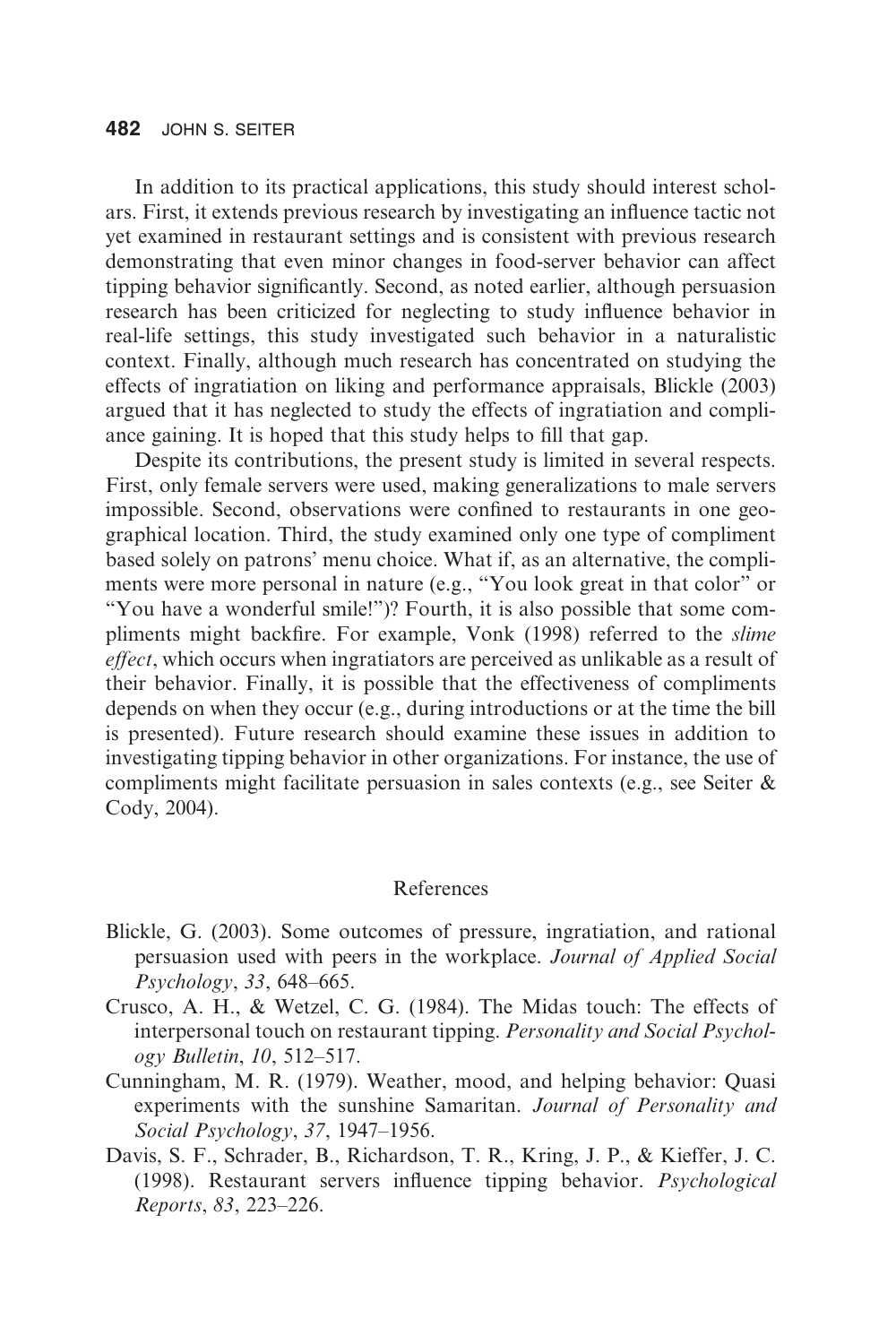- Freeman, S., Walker, M., Borden, R., & Latané, B. (1975). Diffusion of responsibility and restaurant tipping: Cheaper by the bunch. *Personality and Social Psychology Bulletin*, *1*, 584–587.
- Garrity, K., & Degelman, D. (1990). Effect of server introduction on restaurant tipping. *Journal of Applied Social Psychology*, *20*, 168–172.
- Goffman, E. (1959). *The presentation of self in everyday life*. Garden City, NY: Anchor/Doubleday.
- Gordon, R. A. (1996). Impact of ingratiation on judgments and evaluations: A meta-analytic investigation. *Journal of Personality and Social Psychology*, *71*, 54–70.
- Gueguen, N. (2002). The effects of a joke on tipping when it is delivered at the same time as the bill. *Journal of Applied Social Psychology*, *32*, 1955–1963.
- Higgins, C. A., Judge, T. A., & Ferris, G. R. (2003). Influence tactics and work outcomes: A meta-analysis. *Journal of Organizational Behavior*, *24*, 89–106.
- Hornik, J. (1992). Tactile stimulation and consumer response. *Journal of Consumer Research*, *19*, 449–458.
- Hubbard, A. S. E., Tsuji, A., Williams, C., & Seatriz, V. (2003). Effects of touch on gratuities received in same-gender and cross-gender dyads. *Journal of Applied Social Psychology*, *33*, 2427–2438.
- Jones, E. E. (1964). *Ingratiation: A social psychological analysis*. New York: Appleton-Century-Crofts.
- Jones, E. E. (1990). *Interpersonal perception*. New York: W. H. Freeman.
- Jones, E. E., & Pittman, T. S. (1982). Toward a general theory of strategic self-presentation. In J. Suls (Ed.), *Psychological perspectives on the self* (pp. 231–262). Hillsdale, NJ: Lawrence Erlbaum.
- Jones, E. E., & Wortman, C. (1973). *Ingratiation: An attributional approach*. Morristown, NJ: General Learning Press.
- Lynn, M. (1988). The effects of alcohol consumption on restaurant tipping. *Personality and Social Psychology Bulletin*, *14*, 87–91.
- Lynn, M., & Bond, C. F. (1992). Conceptual meaning and spuriousness in ratio correlations: The case of restaurant tipping. *Journal of Applied Social Psychology*, *22*, 327–341.
- Lynn, M., & Latané, B. (1984). The psychology of restaurant tipping. *Journal of Applied Social Psychology*, *14*, 549–561.
- Lynn, M., & Mynier, K. (1993). Effect of server posture on restaurant tipping. *Journal of Applied Social Psychology*, *23*, 678–685.
- Lynn, M., & Thomas-Haysbert, C. (2003). Ethnic differences in tipping: Evidence, explanations, and implication. *Journal of Applied Social Psychology*, *33*, 1747–1772.
- Milliman, R. E. (1986). The influence of background music on the behavior of restaurant patrons. *Journal of Consumer Research*, *13*, 286–289.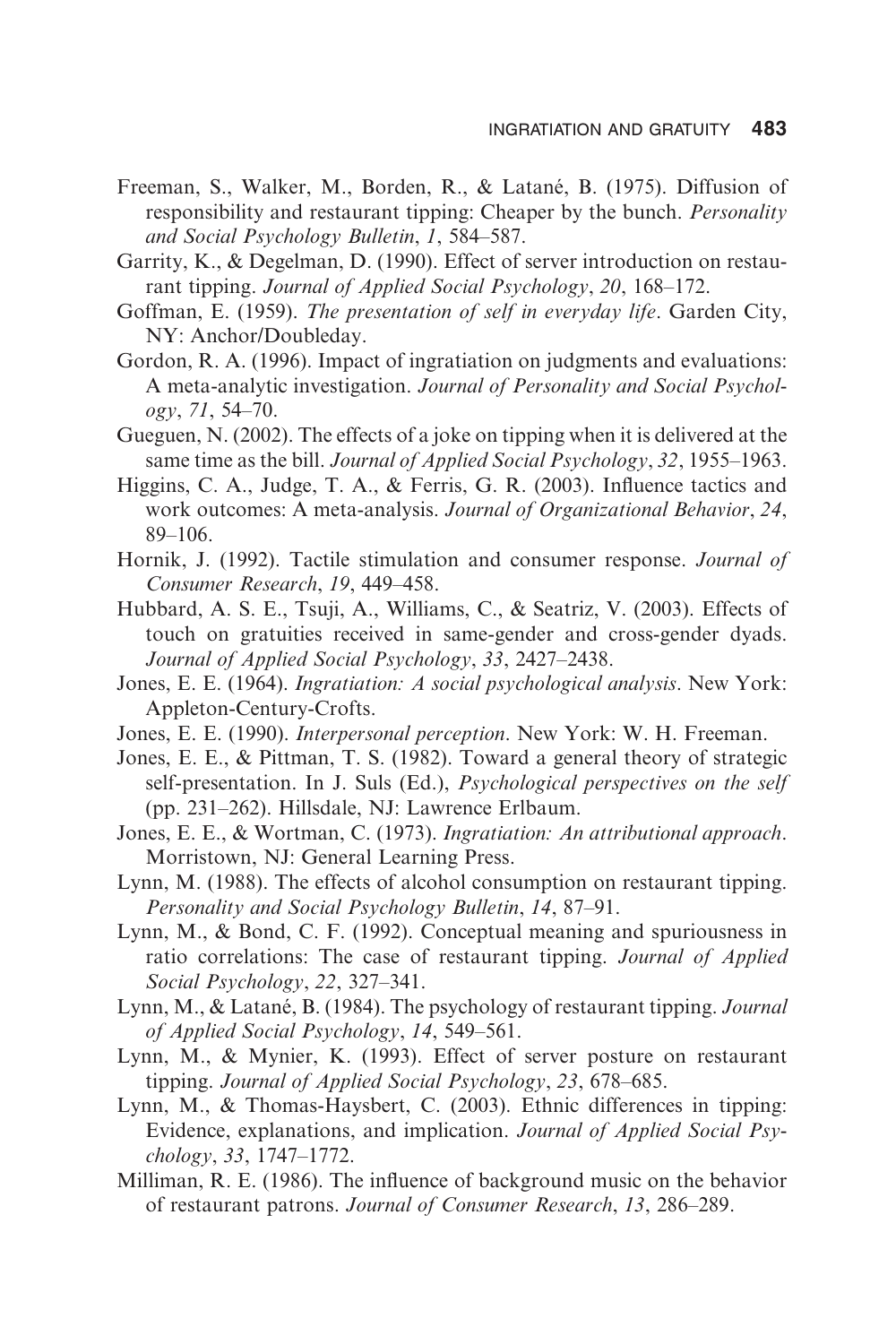- Mims, B. (2002, May 19). Utah: The place for lousy tips? *Herald Journal*, pp. A1, A16.
- Rind, B. (1996). Effect of beliefs about weather conditions on tipping. *Journal of Applied Social Psychology*, *26*, 137–147.
- Rind, R., & Bordia, P. (1995). Effect of server's "Thank you" and personalization on restaurant tipping. *Journal of Applied Social Psychology*, *25*, 745–751.
- Rind, R., & Bordia, P. (1996). Effect on restaurant tipping of male and female servers drawing a happy, smiling face on the backs of customers' checks. *Journal of Applied Social Psychology*, *26*, 218–225.
- Rind, B., & Strohmetz, D. (1999). Effect on restaurant tipping of a helpful message written on the back of customers' checks. *Journal of Applied Social Psychology*, *29*, 139–144.
- Rind, B., & Strohmetz, D. (2001). Effect of beliefs about future weather conditions on restaurant tipping. *Journal of Applied Social Psychology*, *31*, 2160–2164.
- Schlenker, B. R. (1980). *Impression management: The self-concept, social identity, and interpersonal relations*. Monterey, CA: Brooks/Cole.
- Seiter, J. S., & Cody, M. J. (2004). Social influence in selling contexts. In J. S. Seiter & R. H. Gass (Eds.), *Perspectives on persuasion, social influence, and compliance gaining* (pp. 353–371). Boston: Allyn & Bacon.
- Seiter, J. S., & Gass, R. H. (2004). *Perspectives on persuasion, social influence, and compliance gaining*. Boston: Allyn & Bacon.
- Seiter, J. S., & Gass, R. H. (2005). The effect of patriotic messages on restaurant tipping. *Journal of Applied Social Psychology*, *35*, 1197– 1205.
- Stephen, R., & Zweigenhaft, R. L. (1986). The effect on tipping of a waitress touching male and female customers. *Journal of Social Psychology*, *126*, 141–142.
- Stillman, J. W., & Hensley, W. E. (1980). She wore a flower in her hair: The effect of ornamentation on nonverbal communication. *Journal of Applied Communication Research*, *1*, 31–39.
- Strohmetz, D. B., Rind, B., Fisher, R., & Lynn, M. (2002). Sweetening the till: The use of candy to increase restaurant tipping. *Journal of Applied Social Psychology*, *32*, 300–309.
- Tedeschi, J. T., & Riess, M. (1981). Identities, the phenomenal self, and laboratory research. In J. T. Tedeschi (Ed.), *Impression management theory and social psychological research* (pp. 3–20). New York: Academic Press.
- Tidd, K. L., & Lockard, J. S. (1978). Monetary significance of the affiliative smile: A case for reciprocal altruism. *Bulletin of the Psychonomic Society*, *11*, 344–346.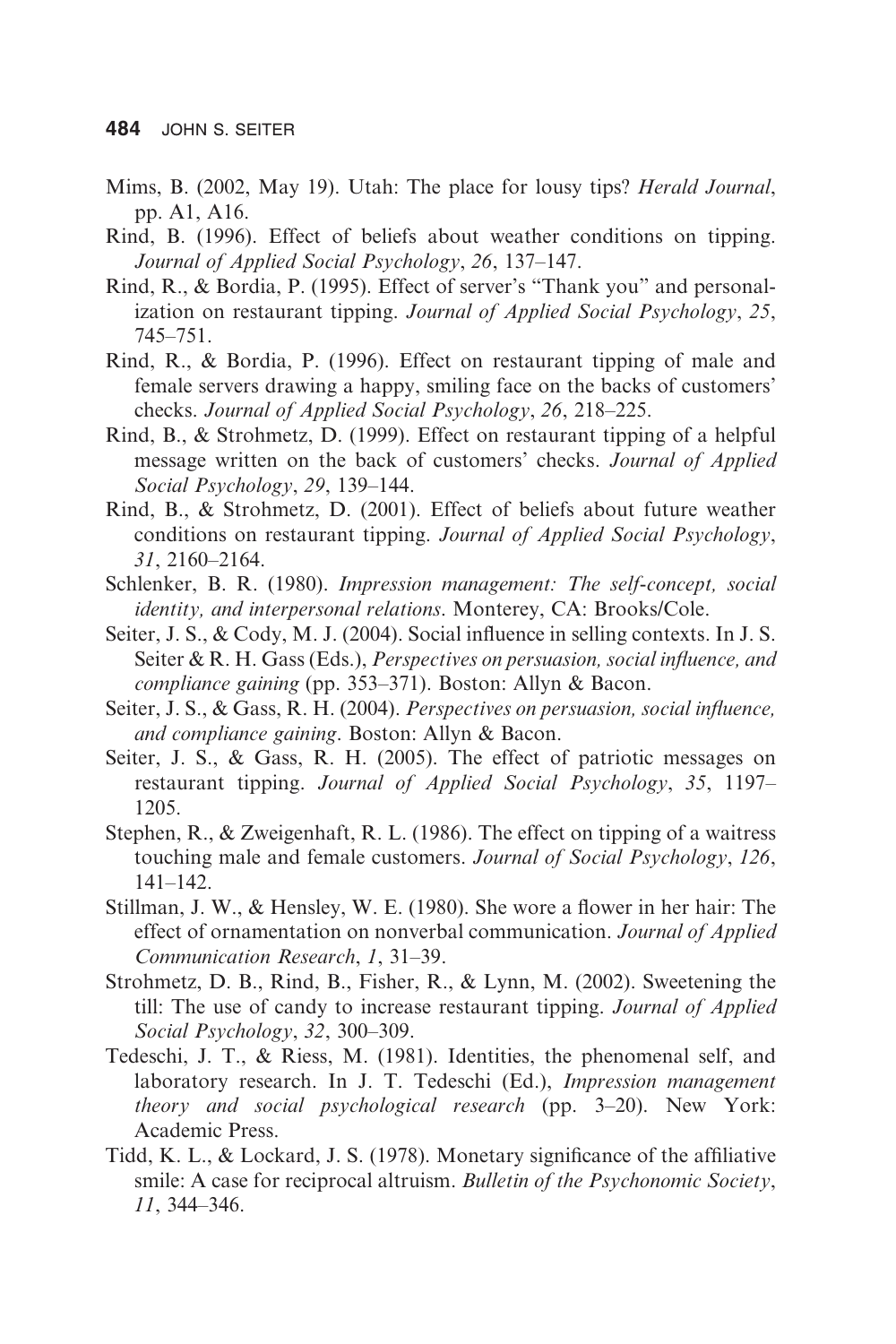- U.S. Department of Commerce. (2003). *Statistical abstracts of the United States* (123rd ed.). Washington, DC: Author.
- Vonk, R. (1998). The slime effect: Suspicion and dislike of likeable behavior toward superiors. *Journal of Personality and Social Psychology*, *74*, 849– 864.